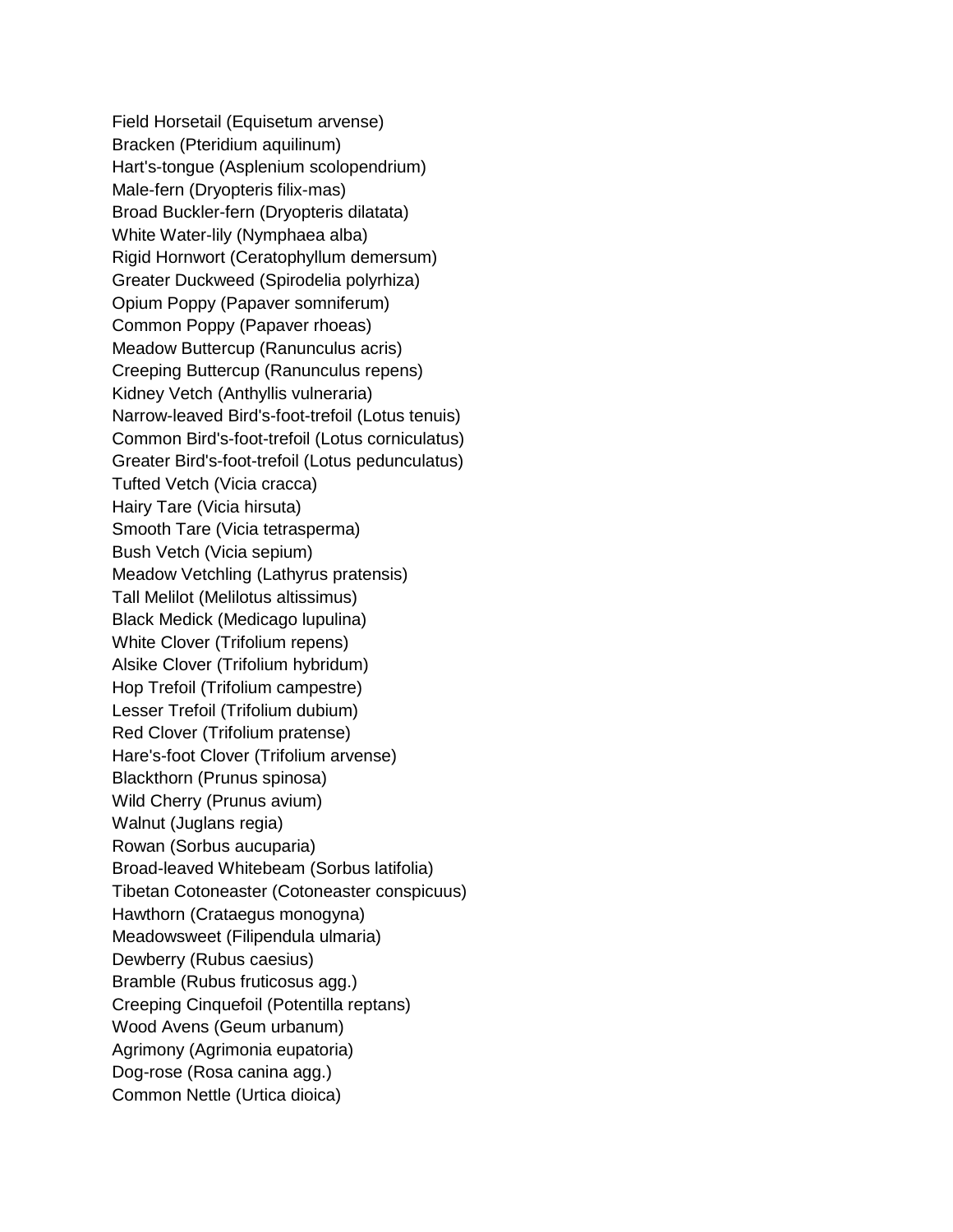Turkey Oak (Quercus cerris) Pedunculate Oak (Quercus robur) Silver Birch (Betula pendula) Alder (Alnus glutinosa) Grey Alder (Alnus incana) Italian Alder (Alnus cordata) Hazel (Corylus avellana) Sun Spurge (Euphorbia helioscopia) Petty Spurge (Euphorbia peplus) Crack-willow (Salix x fragilis) White Willow (Salix alba) Osier (Salix viminalis) Goat Willow (Salix caprea) [Salix cinerea] (Salix cinerea) Garden Pansy (Viola x wittrockiana) Field Pansy (Viola arvensis) Perforate St John's-wort (Hypericum perforatum) Square-stalked St John's-wort (Hypericum tetrapterum) Meadow Crane's-bill (Geranium pratense) Cut-leaved Crane's-bill (Geranium dissectum) Herb-Robert (Geranium robertianum) Purple-loosestrife (Lythrum salicaria) Great Willowherb (Epilobium hirsutum) Hoary Willowherb (Epilobium parviflorum) Broad-leaved Willowherb (Epilobium montanum) American Willowherb (Epilobium ciliatum) Rosebay Willowherb (Chamerion angustifolium) Sycamore (Acer pseudoplatanus) Weld (Reseda luteola) Wild Mignonette (Reseda lutea) Water-cress (Nasturtium officinale) Wavy Bitter-cress (Cardamine flexuosa) Lesser Swine-cress (Lepidium didymum) Charlock (Sinapis arvensis) Garlic Mustard (Alliaria petiolata) Amphibious Bistort (Persicaria amphibia) Redshank (Persicaria maculosa) Pale Persicaria (Persicaria lapathifolia) Knotgrass (Polygonum aviculare) Japanese Knotweed (Fallopia japonica) Curled Dock (Rumex crispus) Wood Dock (Rumex sanguineus) Broad-leaved Dock (Rumex obtusifolius) Thyme-leaved Sandwort (Arenaria serpyllifolia)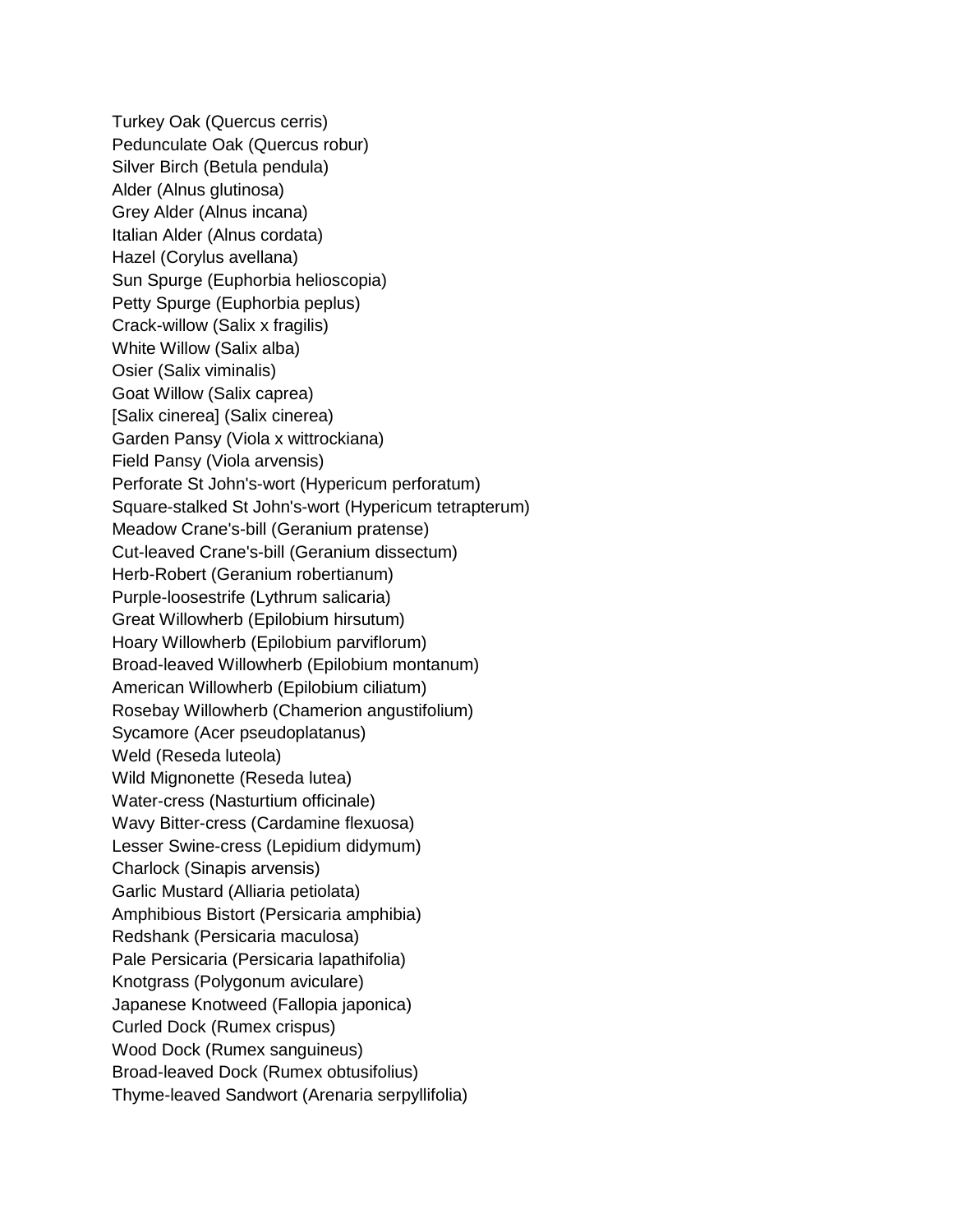Three-nerved Sandwort (Moehringia trinervia) Common Chickweed (Stellaria media) Common Mouse-ear (Cerastium fontanum) White Campion (Silene latifolia) Red Campion (Silene dioica) Fat-hen (Chenopodium album) Spear-leaved Orache (Atriplex prostrata) Grass-leaved Orache (Atriplex littoralis) Beet (Beta vulgaris) Indian Balsam (Impatiens glandulifera) Scarlet Pimpernel (Anagallis arvensis) Marsh-bedstraw (Galium palustre) Hedge Bedstraw (Galium album) Common Centaury (Centaurium erythraea) Yellow-wort (Blackstonia perfoliata) Russian Comfrey (Symphytum x uplandicum) Tufted Forget-me-not (Myosotis laxa) Field Forget-me-not (Myosotis arvensis) Hedge Bindweed (Calystegia sepium) Black Nightshade (Solanum nigrum) Bittersweet (Solanum dulcamara) Ash (Fraxinus excelsior) Pink Water-Speedwell (Veronica catenata) Common Field-speedwell (Veronica persica) Common Toadflax (Linaria vulgaris) Greater Plantain (Plantago major) Ribwort Plantain (Plantago lanceolata) Great Mullein (Verbascum thapsus) Water Figwort (Scrophularia auriculata) Butterfly-bush (Buddleja davidii) Hedge Woundwort (Stachys sylvatica) White Dead-nettle (Lamium album) Ground-ivy (Glechoma hederacea) Selfheal (Prunella vulgaris) Wild Marjoram (Origanum vulgare) Gypsywort (Lycopus europaeus) Corn Mint (Mentha arvensis) Water Mint (Mentha aquatica) Red Bartsia (Odontites vernus) Yellow-rattle (Rhinanthus minor) Holly (Ilex aquifolium) Garden Lobelia (Lobelia erinus) Lesser Burdock (Arctium minus) Welted Thistle (Carduus crispus)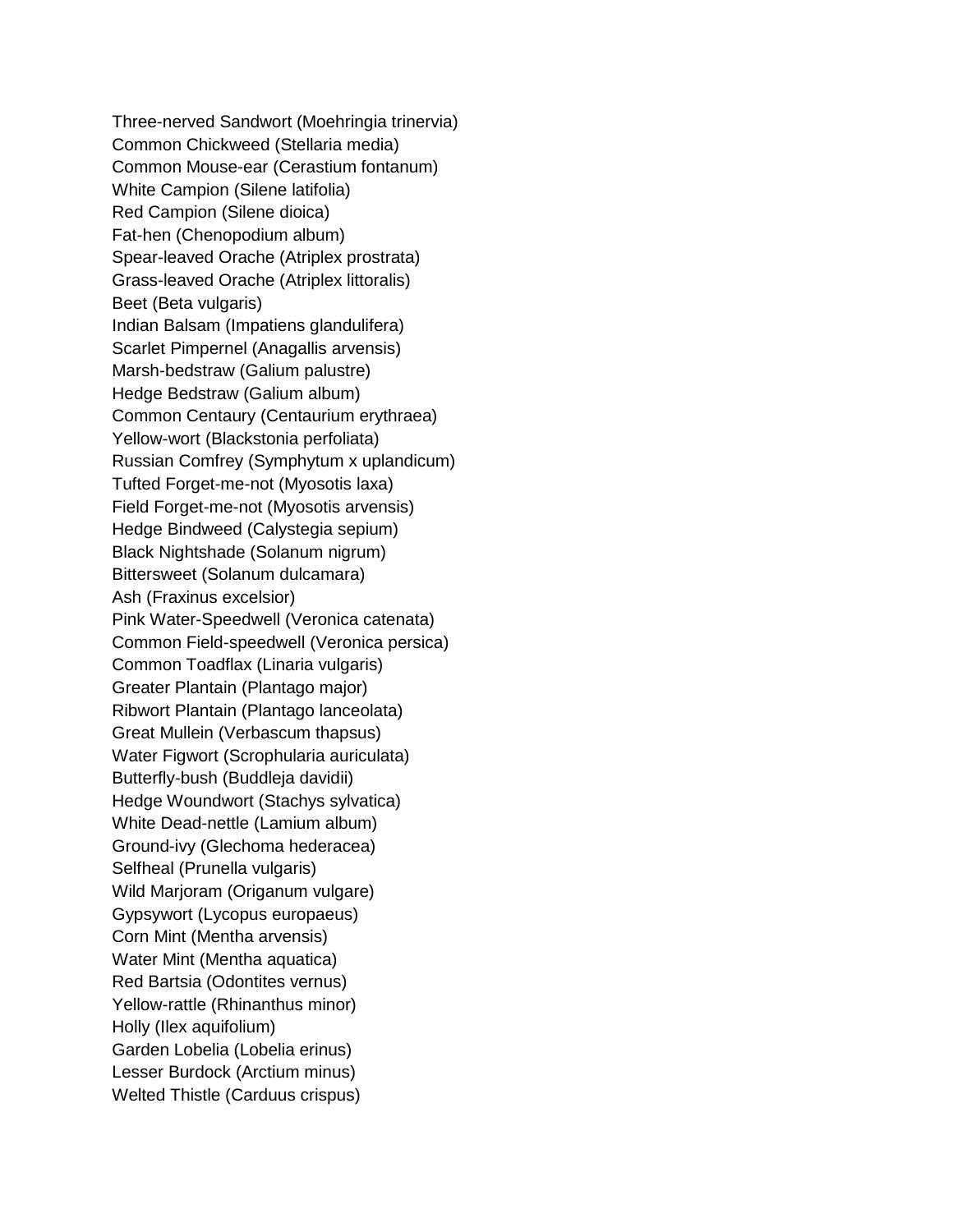Spear Thistle (Cirsium vulgare) Creeping Thistle (Cirsium arvense) Greater Knapweed (Centaurea scabiosa) Common Knapweed (Centaurea nigra) Nipplewort (Lapsana communis) Cat's-ear (Hypochaeris radicata) Autumn Hawkbit (Scorzoneroides autumnalis) Lesser Hawkbit (Leontodon saxatilis) Bristly Oxtongue (Helminthotheca echioides) Perennial Sow-thistle (Sonchus arvensis) Smooth Sow-thistle (Sonchus oleraceus) Prickly Sow-thistle (Sonchus asper) Prickly Lettuce (Lactuca serriola) Dandelion (Taraxacum agg.) Rough Hawk's-beard (Crepis biennis) Smooth Hawk's-beard (Crepis capillaris) Mouse-ear-hawkweed (Pilosella officinarum) [Hieracium aggregatum] (Hieracium aggregatum) Ploughman's-spikenard (Inula conyzae) Common Fleabane (Pulicaria dysenterica) Blue Fleabane (Erigeron acris) Canadian Fleabane (Conyza canadensis) Daisy (Bellis perennis) Feverfew (Tanacetum parthenium) Tansy (Tanacetum vulgare) Mugwort (Artemisia vulgaris) Sneezewort (Achillea ptarmica) Yarrow (Achillea millefolium) Oxeye Daisy (Leucanthemum vulgare) Scented Mayweed (Matricaria chamomilla) Pineappleweed (Matricaria discoidea) Scentless Mayweed (Tripleurospermum inodorum) Narrow-leaved Ragwort (Senecio inaequidens) Common Ragwort (Senecio jacobaea) Hoary Ragwort (Senecio erucifolius) Groundsel (Senecio vulgaris) Colt's-foot (Tussilago farfara) Elder (Sambucus nigra) Guelder-rose (Viburnum opulus) Honeysuckle (Lonicera periclymenum) Wild Teasel (Dipsacus fullonum) Common Ivy (Hedera helix) Cow Parsley (Anthriscus sylvestris) Hemlock (Conium maculatum)